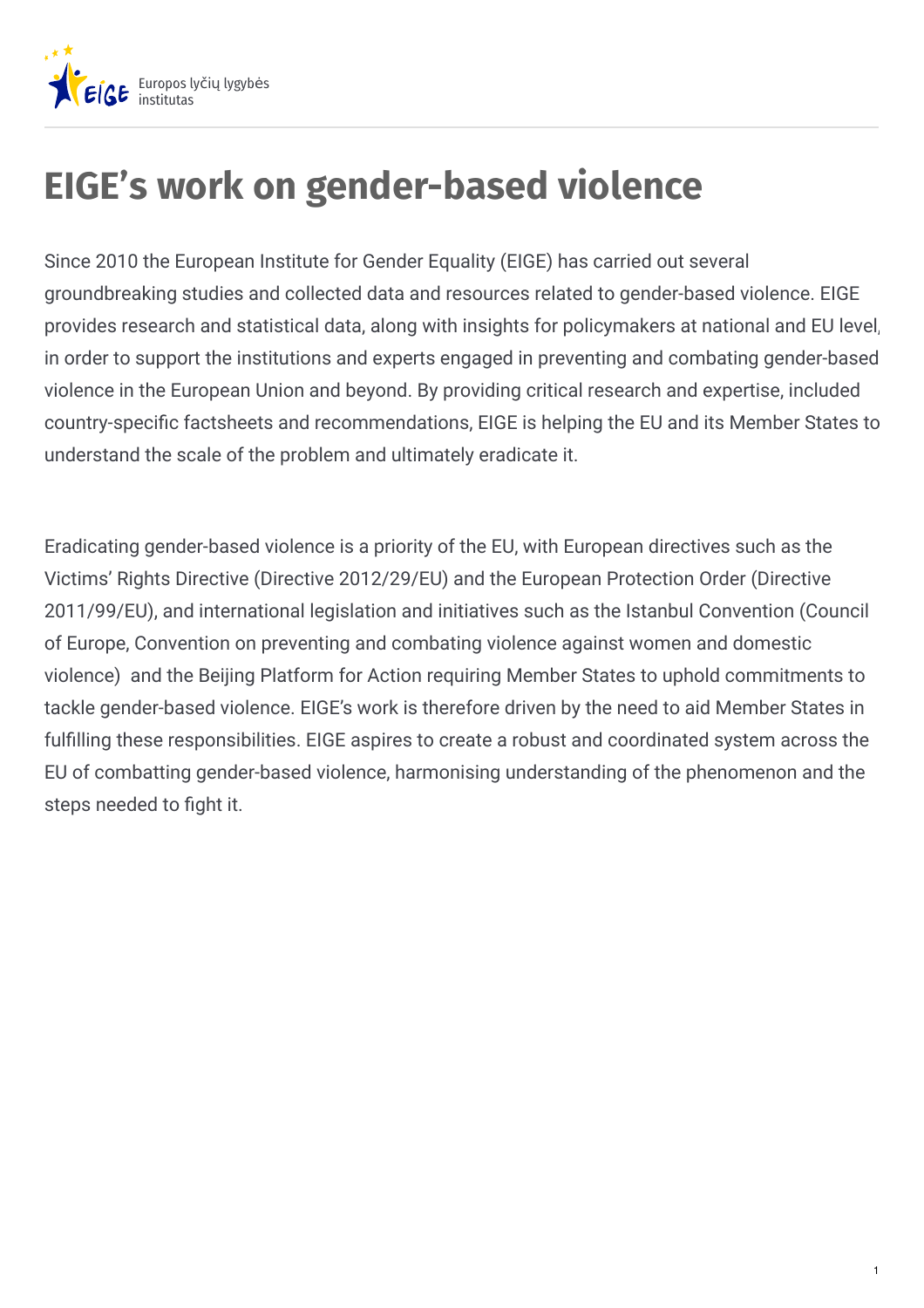## EIGE's work on gender-based violence **Milestones** Risk assessment of violence against women Methods, tools and good practices in the field of domestic violence Terminology and indicators for Protecting victims of trafficking Estimating the costs of gender-based data collection on rape, femicide for sexual exploitation and intimate partner violence Violence against violence in the EU women - Victim support Female genital mutilation: Administrative data sources on Combating violence against estimating the numbers of girls Data and resources on sexual gender-based violence against at risk - Belgium, Greece, France, women - country fact sheets violence against women in the EU women in the EU for 28 Member States Italy, Cyprus, and Malta 2016 201 201 2018 2015 2017 2013 Female genital mutilation in the EU Victims' Rights Directive Improving administrative data from a gender perspective collection on intimate partner violence Estimation of girls at risk of female genital Cyber violence against women and girls mutilation in the EU - Ireland, Portugal and Gender Equality Index 2017: Sweden Measurement framework of violence against women

EIGE works on areas that are under reported and underrepresented within studies on violence against women, working to continually broaden understandings and fill in data gaps. EIGE's contribution to extending research in the area aims to assist policymakers in designing better prevention and protection measures to tackle gender-based violence in the EU.

EIGE applies a gender analysis within its work on gender-based violence. The purpose of undertaking a gender analysis is primarily to make visible the fact that gender relations are likely to impact the solution to a problem, to indicate the form that impact will take and to propose mitigating factors or alternative courses of action. In 2014 and 2018 EIGE studied important legislation underpinning EU laws on issues of violence against women, the Victims' Rights Directive (Directive 2012/29/EU) and Anti-Trafficking Directive (Directive 2011/36/EU) respectively, from a gendered analytic position in order to make information available so that the EU framework for combating violence against women considers the specific experiences and needs of victims.